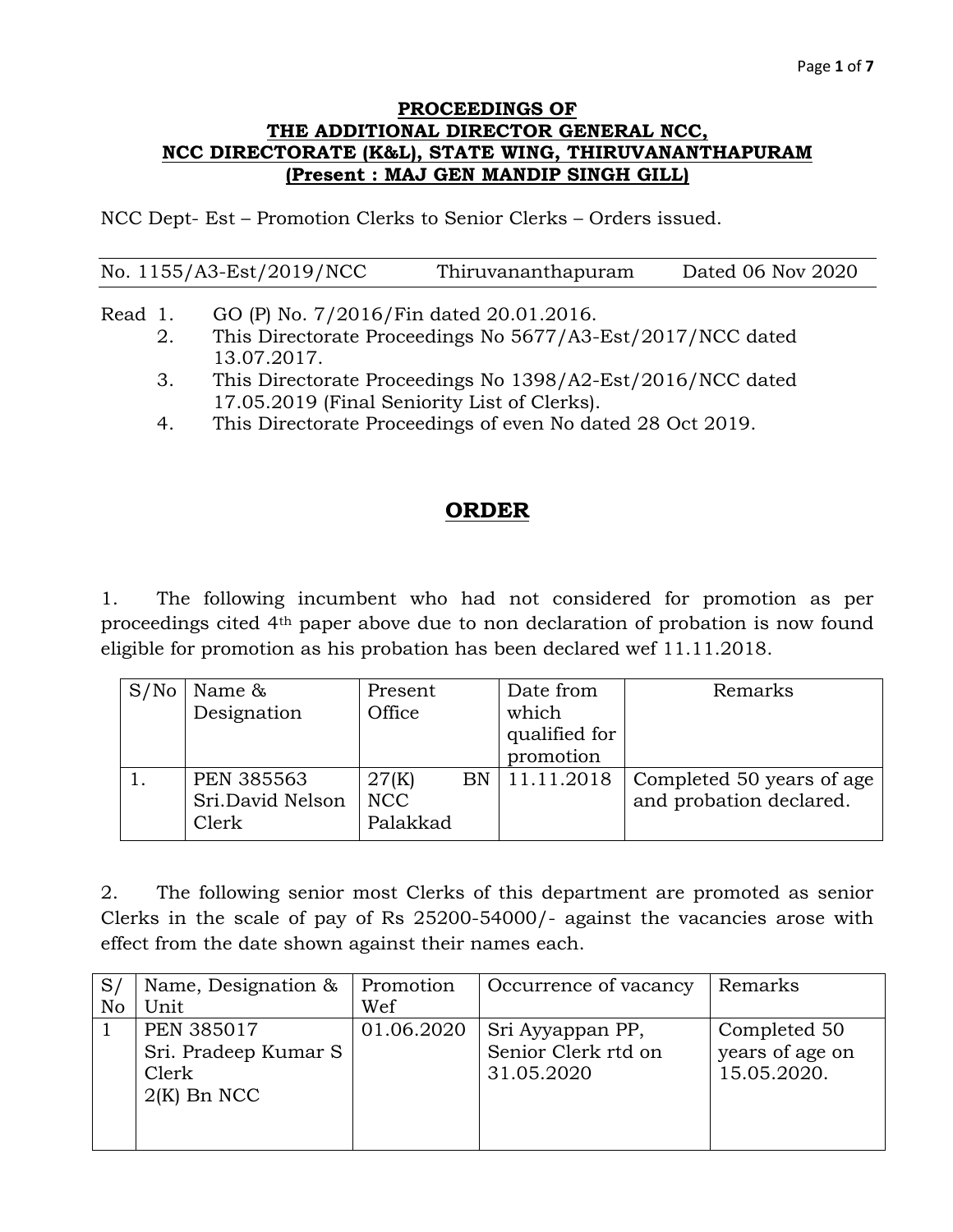| 2              | <b>PEN 385563</b><br>Sri. David Nelson P | 01.12.2018 | Sri. PN Suresh, Senior<br>Clerk Rtd on              | Completed 50                   |
|----------------|------------------------------------------|------------|-----------------------------------------------------|--------------------------------|
|                | Clerk, $27(K)$ Bn                        |            | 30.11.2018                                          | years of age on<br>11.11.2018. |
|                |                                          |            | (The vacancy arised)                                |                                |
|                |                                          |            | due to the retirement                               |                                |
|                |                                          |            | of Sri. PN Suresh,                                  |                                |
|                |                                          |            | Senior Clerk which                                  |                                |
|                |                                          |            | was reserved for                                    |                                |
|                |                                          |            | promotion of Sri. David                             |                                |
|                |                                          |            | Nelson as Senior Clerk,<br>vide ref cited 3rd paper |                                |
|                |                                          |            | above.)                                             |                                |
| 3              | <b>PEN 384856</b>                        | 11.10.2019 | Sri. Mohan Raj CR,                                  |                                |
|                | Sri.Mohanakumar S,                       |            | Senior Clerk promoted                               |                                |
|                | Clerk, 4(K) Bn                           |            | as JS on 20.06.2019                                 |                                |
| 4              | <b>PEN 385610</b>                        | 18.08.2019 | Sri. Sri. Baiju V,                                  |                                |
|                | Sri.                                     |            | Senior Clerk promoted                               |                                |
|                | Mohanachandran J<br>Clerk, $11(K)$ Bn    |            | as JS on 20.06.2019                                 |                                |
| 5              | <b>PEN 389537</b>                        | 20.04.2020 |                                                     |                                |
|                | Sri Suresh Kumar R                       |            | Sri Thomas KK, Senior<br>Clerk promoted as HC       |                                |
|                | Clerk                                    |            | on 26.06.2019                                       |                                |
|                | $8(K)$ Bn                                |            |                                                     |                                |
| 6              | <b>PEN 753742</b>                        | 23.04.2020 |                                                     |                                |
|                | Sri Jolly Felix KJ,                      |            | Sri Murali R Nair,<br>Senior Clerk promoted         |                                |
|                | Clerk                                    |            | as HC on 27.06.2019                                 |                                |
|                | $11 (K)$ Bn                              |            |                                                     |                                |
|                |                                          |            |                                                     |                                |
| $\overline{7}$ | <b>PEN 832508</b><br>Sri Sreekumar TV    | 25.04.2020 | Sri Madhavan<br>Nampoothiri, Senior                 |                                |
|                | Clerk, $14(K)$ Bn                        |            | Clerk promoted as HC                                |                                |
|                |                                          |            | on 28.06.2019                                       |                                |
| 8              | <b>PEN 836251</b>                        | 30.05.2020 | Sri Ramachandran KP,                                |                                |
|                | Sri Biju S, Clerk                        |            | Senior Clerk rtd on                                 |                                |
|                | $15(K)$ Bn                               |            | 31.06.2019                                          |                                |
| 9              | <b>PEN 733146</b><br>Sri Ashok Kumar     | 02.05.2020 | Sri Martin Poras,<br>Senior Clerk rtd on            |                                |
|                | TR, Clerk, 5 (K) Girls                   |            | 31.07.2019                                          |                                |
| 10             | PEN 811014                               | 27.04.2020 | Sri Dasan PM, Senior                                |                                |
|                | Sri Anvar Hussain                        |            | Clerk rtd on                                        |                                |
|                | IS, Clerk, $17(K)$ Bn                    |            | 31.07.2019                                          |                                |
| 11             | <b>PEN 813816</b>                        | 03.05.2020 | Sri Suresh Babu KP,                                 |                                |
|                | Sri Vincent Joseph,<br>Clerk, $17(K)$ Bn |            | Senior Clerk rtd on<br>31.07.2019                   |                                |
|                |                                          |            |                                                     |                                |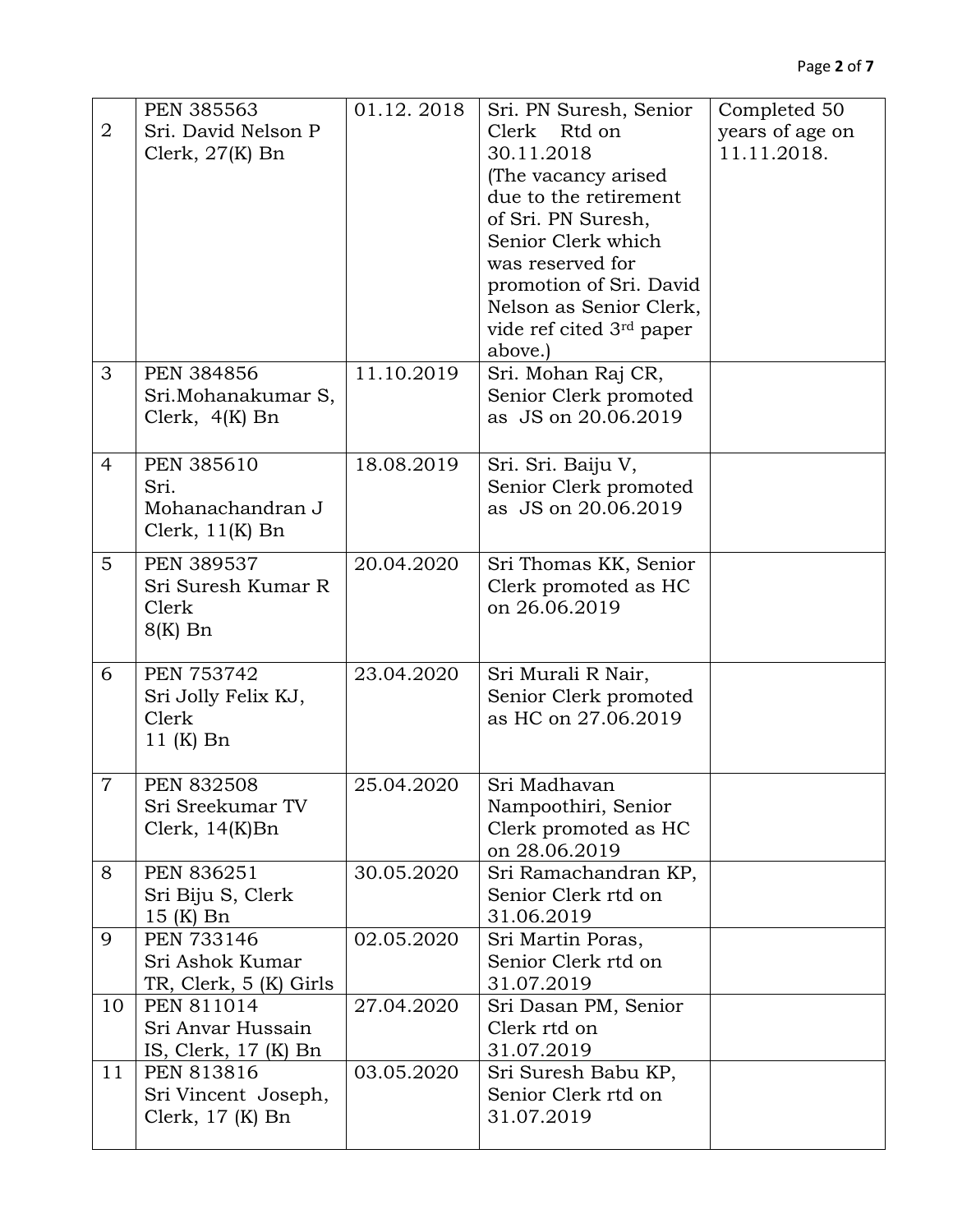| 12 | <b>PEN 832959</b>     | 04.05.2020 | Sri Balachandran         |  |
|----|-----------------------|------------|--------------------------|--|
|    | Sri Shajimon B,       |            | Pillai, Senior Clerk rtd |  |
|    | Clerk, Gp KTM         |            | on 31.07.2019            |  |
|    |                       |            |                          |  |
| 13 | <b>PEN 740238</b>     | 02.05.2020 | Sri Sivarajan R, Senior  |  |
|    | Sri George Joseph,    |            | Clerk rtd on             |  |
|    | Clerk, $5(K)$ Girls   |            | 31.07.2019               |  |
| 14 | <b>PEN 832583</b>     | 26.04.2020 | Sri Pious Kutty Jose,    |  |
|    | Sri Prasad NA,        |            | Senior Clerk promoted    |  |
|    | Clerk, Gp KTM         |            | as JS on 05.08.2019      |  |
| 15 | <b>PEN 832237</b>     | 23.04.2020 | Sri Sivakumar TR,        |  |
|    | Sri Ramesh Kumar      |            | Senior Clerk promoted    |  |
|    | $RN$ , Clerk, 5 $(K)$ |            | as JS on 08.08.2019      |  |
|    | Naval                 |            |                          |  |
| 16 | <b>PEN 832305</b>     | 20.04.2020 | Sri Nazar A, Senior      |  |
|    | Sri Sunil Kumar J,    |            | Clerk promoted as HC     |  |
|    | Clerk, 5 (K) Naval    |            | on 14.08.2019            |  |
| 17 | <b>PEN 832738</b>     | 30.04.2020 | Sri Anil Kumar K P,      |  |
|    | Sri Randhir           |            | Senior Clerk promoted    |  |
|    | Andrews, Clerk,       |            | as HC on 21.08.2019      |  |
|    | 5 (K) Naval           |            |                          |  |
| 18 | <b>PEN 832587</b>     | 27.04.2020 | Sri Chacko Antony,       |  |
|    | Sri Satheesh          |            | Senior Clerk promoted    |  |
|    | Chandran KV, Clerk,   |            | as HC on 29.08.19        |  |
|    | Gp KTM                |            |                          |  |
| 19 | <b>PEN 385471</b>     | 11.04.2020 | Sri Jayaprakash G,       |  |
|    | Sri Reghunathan K,    |            | Senior Clerk promoted    |  |
|    | Clerk, 30 (K) Bn      |            | as HC on 04.10.2019      |  |
| 20 | <b>PEN 760524</b>     | 18.05.2020 | Sri Chandramohanan       |  |
|    | Sri Biju S, Clerk     |            | C, Senior Clerk rtd on   |  |
|    | NCC Dte               |            | 31.12.2019               |  |
|    |                       |            |                          |  |
| 21 | <b>PEN 834257</b>     | 25.05.2020 | Sri Skaria KM, Senior    |  |
|    | Sri Haridasan E,      |            | Clerk rtd on             |  |
|    | Clerk, 28 (K) Bn      |            | 31.12.2019               |  |
| 22 | <b>PEN 755906</b>     | 04.06.2020 | Sri Sunil Kumar SS,      |  |
|    | Sri Shibiraj KP,      |            | Senior Clerk promoted    |  |
|    | Clerk, $28$ (K) Bn    |            | as HC on 01.01.2020      |  |
| 23 | <b>PEN 834052</b>     | 19.05.2020 | Sri Stalin S, Senior     |  |
|    | Sri Sabu Varghese,    |            | Clerk promoted as HC     |  |
|    | Clerk, NCC Dte        |            | on 22.01.2020            |  |
| 24 | <b>PEN 833779</b>     | 17.05.2020 | Sri Anil Kumar P,        |  |
|    | Sri Sulil Binu M,     |            | Senior Clerk promoted    |  |
|    | Clerk, 33 (K) Bn      |            | as HC on 17.03.2020      |  |
| 25 | <b>PEN 818282</b>     | 22.05.2020 | Sri Baiju PS, Senior     |  |
|    | Sri Sojan P John,     |            | Clerk rtd on             |  |
|    | Clerk, $33(K)$ Bn     |            | 31.03.2020               |  |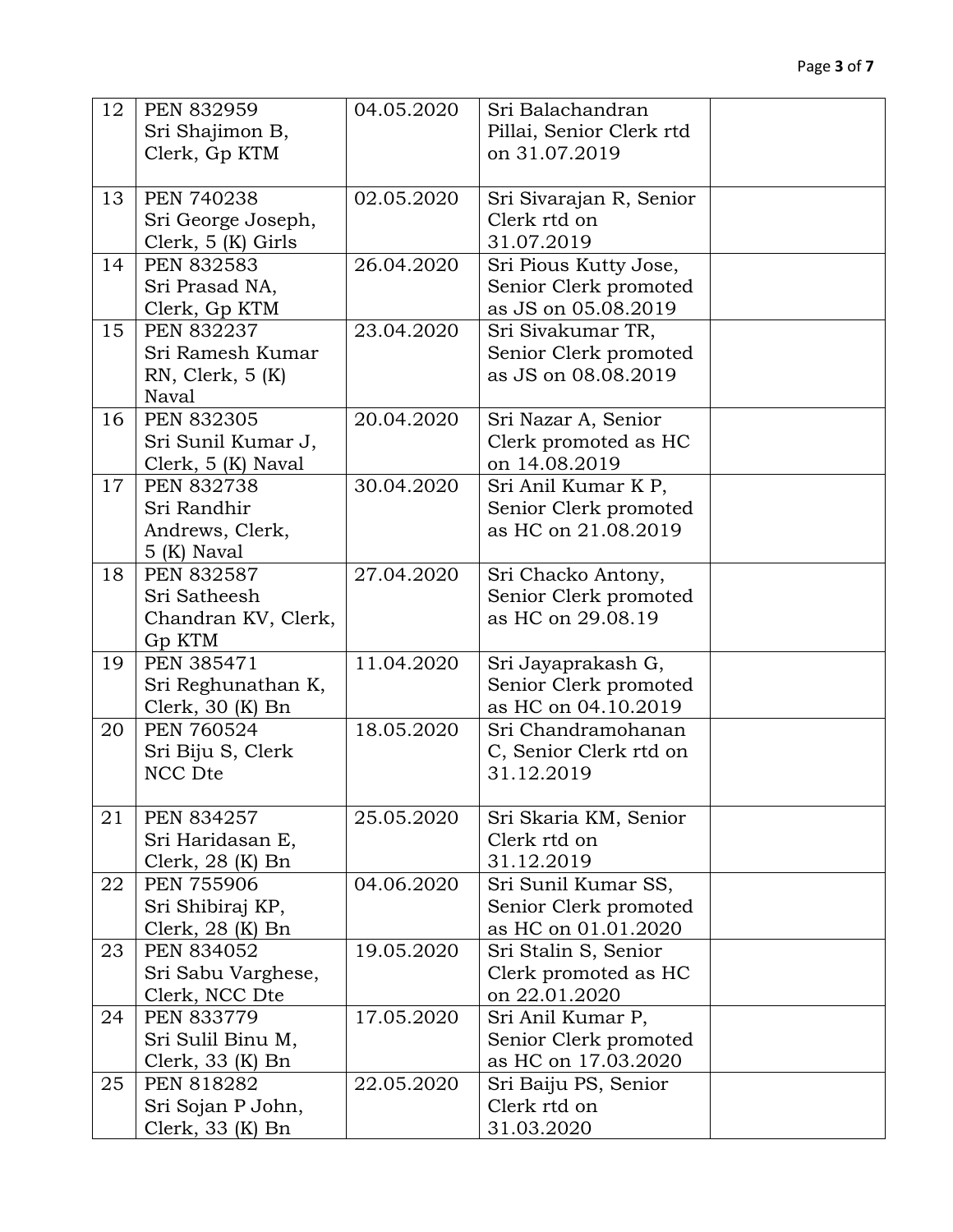| 26 | <b>PEN 833786</b>                       | 17.05.2020 | Sri Gopakumar CS,                         |  |
|----|-----------------------------------------|------------|-------------------------------------------|--|
|    | Sri Bose KK, Clerk,                     |            | Senior Clerk rtd on                       |  |
|    | 33 (K) Bn                               |            | 30.04.2020                                |  |
|    |                                         |            |                                           |  |
| 27 | <b>PEN 759046</b>                       | 12.06.2020 | Sri Asokan K, Senior                      |  |
|    | Sri Saji AM, Clerk                      |            | Clerk rtd on                              |  |
|    | 31 (K) Bn                               |            | 31.05.2020                                |  |
| 28 | <b>PEN 836138</b>                       | 21.06.2020 | Sri Haridas VK, Senior                    |  |
|    | Sri Jaya Kumar VA,                      |            | Clerk rtd on                              |  |
|    | Clerk, $21$ (K) Bn                      |            | 31.05.2020                                |  |
|    |                                         |            |                                           |  |
| 29 | <b>PEN 835678</b>                       | 18.06.2020 | Sri Harilal SK, Senior                    |  |
|    | Sri Suresh KV,                          |            | Clerk rtd on                              |  |
|    | Clerk, 3 (K) Air                        |            | 31.05.2020                                |  |
|    |                                         |            |                                           |  |
| 30 | <b>PEN 835659</b>                       | 14.06.2020 | Sri Anilal DR, Senior<br>Clerk rtd on     |  |
|    | Sri Jomi George,<br>Clerk, 21 (K) Bn    |            | 31.05.2020                                |  |
| 31 | <b>PEN 751842</b>                       | 23.06.2020 | Sri Rajagopal P, Senior                   |  |
|    | Sri Nelson OP, Clerk,                   |            | Clerk rtd on                              |  |
|    | 24 (K) Bn                               |            | 31.05.2020                                |  |
| 32 | <b>PEN 836554</b>                       | 22.06.2020 | Sri Narayanan Kutty                       |  |
|    | Sri Jeejo PK, Clerk                     |            | CS, Senior Clerk rtd on                   |  |
|    | 23 (K) Bn                               |            | 31.05.2020                                |  |
| 33 | <b>PEN 838645</b>                       | 23.06.2020 | Sri Muralidharan DB,                      |  |
|    | Sri Madhu VV,                           |            | Senior Clerk rtd on                       |  |
|    | Clerk, $23$ (K) Bn                      |            | 31.05.2020                                |  |
| 34 | PEN759449                               | 27.06.2020 | Sri Rajachandran Nair                     |  |
|    | Sri Joshi ML, Clerk,                    |            | KJ, Senior Clerk rtd on                   |  |
|    | 23 (K) Bn                               |            | 31.05.2020                                |  |
| 35 | <b>PEN 837568</b>                       | 05.07.2020 | Sri Madhusoodanan                         |  |
|    | Nisamuddeen TA,                         |            | Nair, Senior Clerk rtd                    |  |
|    | Clerk, 7 (K) Girls<br><b>PEN 384377</b> |            | on 31.05.2020                             |  |
| 36 | Sri Eldho PU, Clerk,                    | 14.06.2020 | Sri Ajayakumar AP,<br>Senior Clerk rtd on |  |
|    | 18 (K) Bn                               |            | 31.05.2020                                |  |
| 37 | <b>PEN 837746</b>                       | 09.07.2020 | Smt Lisha, Senior                         |  |
|    | Sri Mohan Kumar                         |            | Clerk reverted on                         |  |
|    | KS, Clerk, $21$ (K) Bn                  |            | 02.07.2020                                |  |
| 38 | <b>PEN 763358</b>                       | 27.07.2020 | Sri Muralidharan T,                       |  |
|    | Sri Shibu VM, Clerk,                    |            | Senior Clerk promoted                     |  |
|    | 3 (K) Naval                             |            | as HC on 27.07.2020                       |  |
| 39 | <b>PEN 809269</b>                       | 10.08.2020 | Sri Shaji K, Senior                       |  |
|    | Sri Sudheesh S,                         |            | Clerk promoted as JS                      |  |
|    | Clerk, $3(K)$ Girls                     |            | on 29.07.2020                             |  |
|    |                                         |            |                                           |  |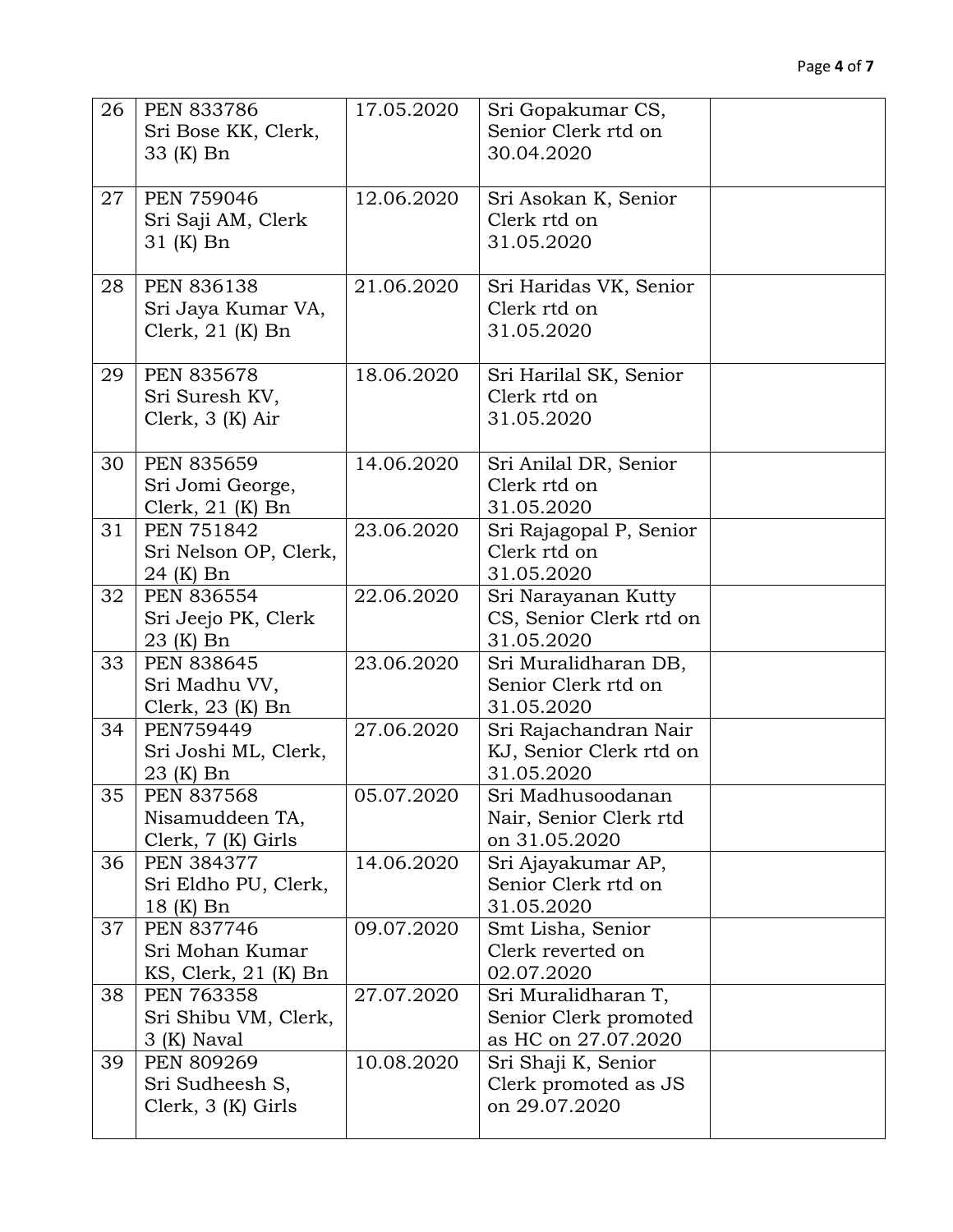| Page 5 of |  |  |  |
|-----------|--|--|--|
|-----------|--|--|--|

| 40 | PEN 839412<br>Monikantan Achary<br>RT, Clerk,<br>3 (K) Naval | 29.07.2020 | Sri Rajesh VS, Senior<br>Clerk promoted as HC<br>on 29.07.2020            |  |
|----|--------------------------------------------------------------|------------|---------------------------------------------------------------------------|--|
| 41 | PEN838942<br>Sri Ilyas A, Clerk,<br>$3(K)$ Girls             | 04.08.2020 | Sri Kabeerudeen KS,<br>Senior Clerk promoted<br>as HC on 04.08.2020       |  |
| 42 | <b>PEN 772971</b><br>Sri Sreekumar N,<br>Clerk, $7(K)$ Bn    | 22.09.2020 | Sri Muhammed<br>Musthafa, Senior Clerk<br>promoted as HC on<br>22.09.2020 |  |

3. As per proceedings read as 2nd paper above Kum. Lisha PK Clerk of 9(K) Girls Bn NCC was promoted as Senior Clerk as per Rule 13A (1) and 13A (2) of KS&SSR. She was permitted to temporary exemption for qualifying departmental test for promotion for a period of three years when she is eligible for promotion, ie wef 03.07.2017. As such she must have been passed departmental Test on or before 02.07.2020. She is failed to acquire required qualification before the said time. In the above circumstance Smt. Lisha PK Senior Clerk of 9(K) Girls Bn NCC is hereby reverted as Clerk wef. 02.07.2020. Excess amount drawn by the individual shall be recovered, ie from 02.07.2020. The following employees as per the seniority list published vide Proceedings referred 3rd paper above have not been considered in this promotion order due to the reasons mentioned against their names:-

| S/No           | $S/No$ in<br>Seniority | Name, Designation and Office                                                | Remarks                  |
|----------------|------------------------|-----------------------------------------------------------------------------|--------------------------|
|                | List                   |                                                                             |                          |
|                | 1                      | Smt. Raji JS, Clerk, 2(K) BN NCC                                            | Deptl test not qualified |
| $\overline{2}$ | $\overline{2}$         | Sri. Mohanan P, Clerk, 9(K) Girls BN<br><b>NCC</b>                          | On LWA                   |
| 3              | 3                      | Smt. Greeshma LS, Clerk, 1(K) Air Dept test not qualified<br>Sqn NCC        |                          |
| 4              | 6                      | Sri. Vinu V, Clerk, 5(K) NU NCC                                             | Dept test not qualified  |
| 5              | $\overline{7}$         | Sri. Arun SB, Clerk, 1(K) Air Sqn Dept test not qualified<br><b>NCC</b>     |                          |
| 6              | 8                      | Sri. Dinesh M, Clerk, GP HQs,<br>Ernakulam                                  | Dept test not qualified  |
| $\overline{7}$ | $\mathbf Q$            | Sri. Rakesh R Pillai, Clerk, 1(K) NU Dept test not qualified<br><b>NCC</b>  |                          |
| 8              | 10                     | Sri. Sanesh K, Clerk, 32 (K) BN NCC                                         | Dept test not qualified  |
| $\overline{Q}$ | 15                     | Sri. Pradeep VK, Clerk, 18(K) BN<br><b>NCC</b>                              | Dept test not qualified  |
| 10             | 20                     | Smt. Aparna R, Clerk, 3(K) Girls Bn   Dept test not qualified<br><b>NCC</b> |                          |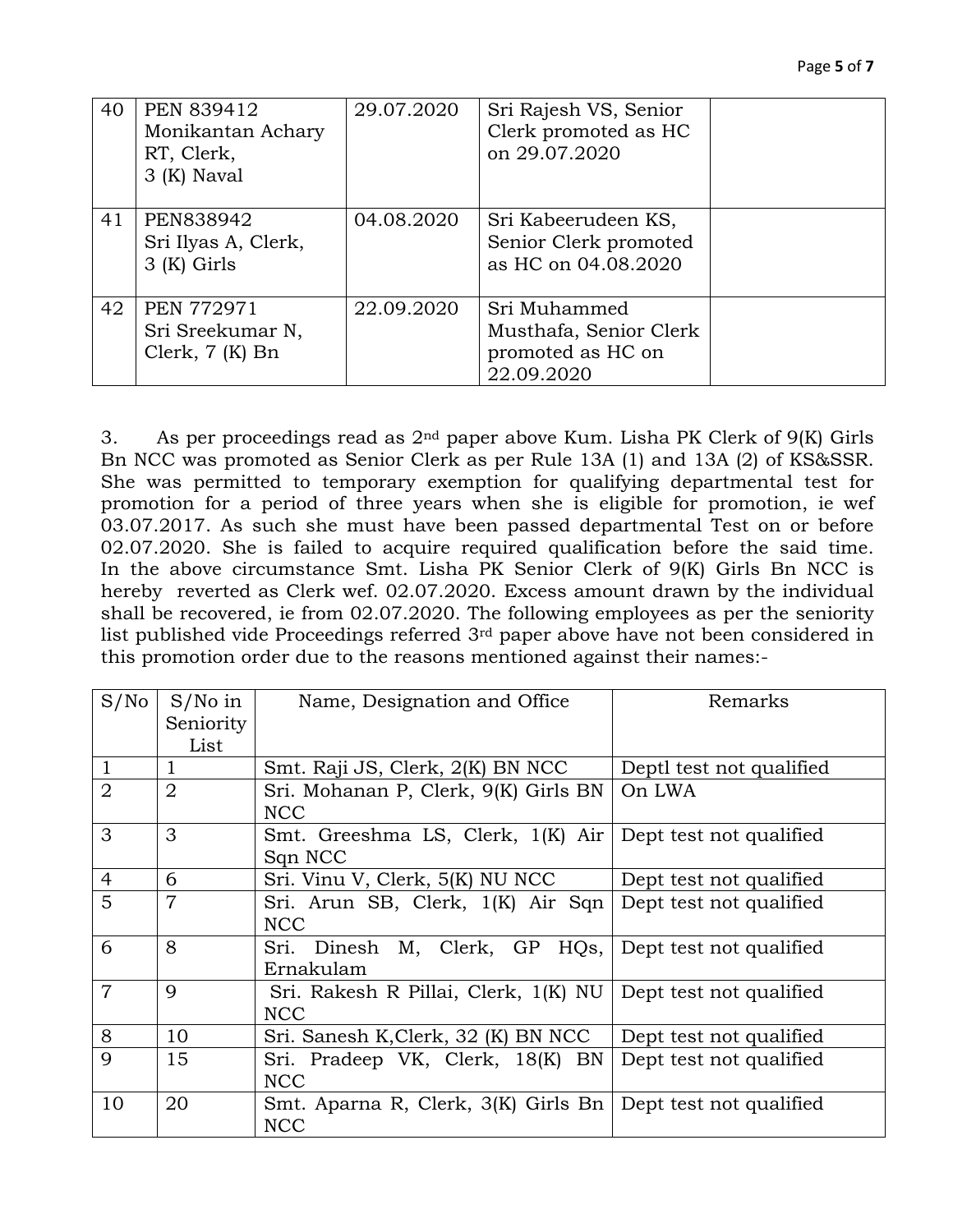## Page **6** of **7**

| 11 | 31 | Sri Akhil Mohan, Clerk, 5 (K) Girls | Pending due to want of                                  |
|----|----|-------------------------------------|---------------------------------------------------------|
|    |    | Bn                                  | clarification<br>from<br>Govt                           |
|    |    |                                     | regarding<br>regularization                             |
|    |    |                                     | and Dept test not qualified.                            |
| 12 | 32 | Sri Sreeja PJ, Clerk, 1 (K) Air Sqn | Pending due to want of                                  |
|    |    |                                     | clarification<br>from<br>Govt                           |
|    |    |                                     | regarding<br>regularization                             |
|    |    |                                     | and Dept test not qualified.                            |
| 13 | 33 | Sri Noovin Jose, Clerk, 5 (K) Naval | Pending due to want of                                  |
|    |    |                                     | clarification<br>from<br>Govt                           |
|    |    |                                     | regularization<br>regarding                             |
|    |    |                                     | and Dept test not qualified.                            |
| 14 | 34 | Sri Prasanth SK, Clerk, 2 (K) Bn    | Pending due to want of                                  |
|    |    |                                     | clarification<br>from<br>Govt                           |
|    |    |                                     | regarding regularization.                               |
| 15 | 35 | Kum Athira Jayakumar, Clerk, 14     | Pending due to want of                                  |
|    |    | $(K)$ Bn                            | clarification<br>from<br>Govt                           |
| 16 | 36 | Smt Salini NR, Clerk, 7 (K) Girls   | regarding regularization.                               |
|    |    |                                     | Pending due to want of<br>clarification<br>from<br>Govt |
|    |    |                                     | regarding<br>regularization                             |
|    |    |                                     | and Dept test not qualified.                            |
| 17 | 37 | Sri Arun PS, Clerk, 24 (K) Bn       | Pending due to want of                                  |
|    |    |                                     | clarification<br>from<br>Govt                           |
|    |    |                                     | regarding<br>regularization                             |
|    |    |                                     | and Dept test not qualified.                            |
| 18 | 38 | Sri Biju K, Clerk, 10 (K) Bn NCC    | Dept test not qualified                                 |
| 19 | 47 | Sri Mohammed Shihab H, Clerk,       | Dept test not qualified                                 |
|    |    | $16(K)$ Bn                          |                                                         |
| 20 | 59 | Sri Ajayakumar R, Clerk, 27 (K) Bn  | Dept test not qualified                                 |
| 21 | 64 | Sri Riyas PA, Clerk, 22 (K) Bn      | Dept test not qualified                                 |
| 22 | 69 | Sri Dinesh VS, Clerk, 23 (K) Bn     | Dept test not qualified                                 |
| 23 | 78 | Sri Gopakumar M, Clerk, 7 (K) Girls | Dept test not qualified                                 |
| 24 | 80 | Sri Sajith D, Clerk, 7 (K) Bn NCC   | Dept test not qualified                                 |

| The vacancy aroused with effect from 22.06.2019 due to the promotion of Sri<br>4.  |
|------------------------------------------------------------------------------------|
| Shaji PK and Sri Yogidas PR have been kept aside for the promotion of Sri Prasanth |
| SK, Clerk of 2 (K) Bn NCC and Kum Athira Jayakumar, Clerk of 14 (K) Bn NCC         |
| respectively. The same will be considered subject to the clarification from Govt.  |

5. The post now held by the incumbent is upgraded with effect from the date of their promotion.